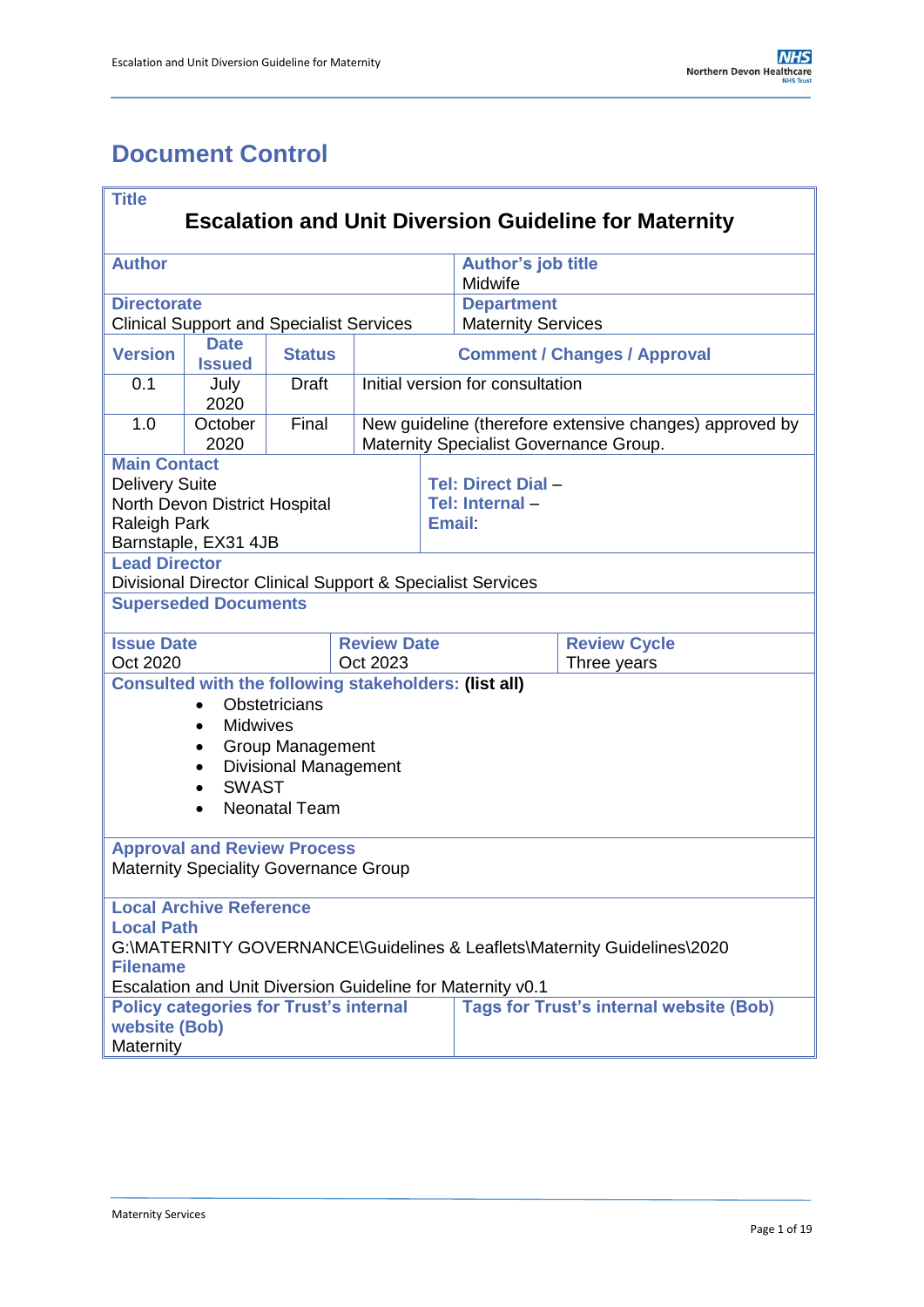# **CONTENTS**

| 1.                                                                                |                                             |  |  |  |
|-----------------------------------------------------------------------------------|---------------------------------------------|--|--|--|
|                                                                                   |                                             |  |  |  |
|                                                                                   | 3. Appendices                               |  |  |  |
|                                                                                   | <b>Appendix A Action Cards</b>              |  |  |  |
|                                                                                   | <b>Appendix B Escalation Contact Record</b> |  |  |  |
|                                                                                   |                                             |  |  |  |
| <b>Appendix D Maternity Unit Diversion Log</b>                                    |                                             |  |  |  |
| Appendix E Record of Mothers Triaged for Diversion When Maternity Unit Closed  11 |                                             |  |  |  |

# <span id="page-1-0"></span>**1. Purpose**

- **1.1.** The purpose of this document is to provide a framework for escalation during increasing levels of risk in maternity.
- **1.2.** The escalation process should be initiated early and should involve a multidisciplinary team approach at all levels. The process should include a robust framework for diverting women to neighbouring maternity units.
- **1.3.** Unit Diversion will only be considered when other solutions are exhausted.
- **1.4.** Implementation of this guideline will ensure that safe and effective care is provided for all women and babies at North Devon Health Care Trust within its Maternity Services by:
	- Ensuring the Maternity Service has approved safe staffing levels for all Midwives, Support Staff, Obstetricians, Anaesthetists and Paediatricians (See Appendix A).
	- Ensuring sufficient maternity skill mix according to workload
	- Ensuring sufficient maternity bed capacity throughout the maternity department
	- Contingency planning during a major incident including severe weather/ failure of infrastructure.

## **Responsibilities**

### **1.5.** *Chief Nurse*

The Chief Nurse will ensure that there is a robust escalation guideline for maternity services to support the safe provision of care. Both in and out of hours the final decision to close the Maternity Units rests with the Executive Director on call.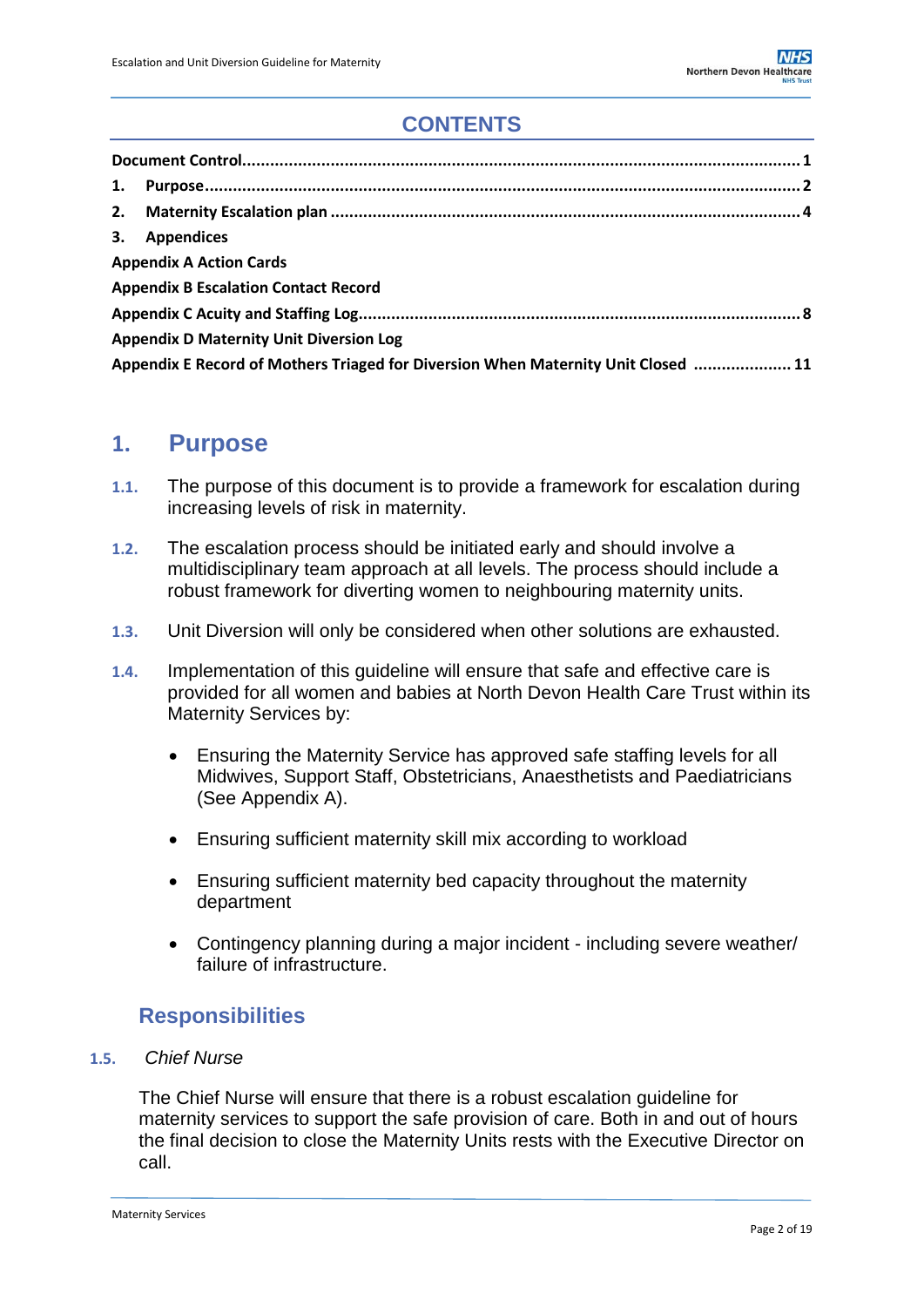### **1.6.** *Head of Midwifery*

The Head of Midwifery will ensure that the escalation guideline is appropriate for the service and that maternity services staff are aware of the guideline and that the guideline is shared with maternity services in North Devon.

### **1.7.** *Lead Obstetrician*

The Lead Obstetrician should disseminate the roles and responsibilities of all medical staff during the escalation process.

### **1.8.** *Lead Midwives*

The Lead Midwives will ensure that the guideline is implemented and that all midwifery staff are aware of the guideline and their individual roles and responsibilities. Staffing levels should be maintained by proactive roster planning to ensure safe number of staff available each shift. They will work in partnership with the Labour Ward co-ordinator and on call Consultant Obstetrician to ensure a safe service by appropriate implementation of the guideline as required. The lead midwives are one of the key decision makers in initiating a unit diversion.

## **1.9.** *Obstetric Consultant On Call*

The Obstetric Consultant on call will work in partnership with the Maternity Coordinator, Maternity on – call manager and Lead Midwives to ensure a safe service by appropriate implementation of the escalation procedure as required. The on call Consultant Obstetrician is one of the key decision makers in initiating a unit diversion.

### **1.10.** *Labour Ward Co-ordinator*

The Labour Ward co-ordinator is the point of contact for all staff and is responsible for co-ordinating all aspects of the service and delegating tasks appropriate to role and skill set.

The Labour Ward Co-ordinator will ensure that the steps detailed within the guideline are implemented in a timely manner to reduce the need for unnecessary escalation but to ensure a safe service is provided

### **1.11.** *Maternity On-Call Manager*

The Maternity On-Call manager should be used for additional support when implementing this guideline - see action cards.

### **1.12.** *Trust Clinical Site Manager*

The Trust clinical Site Manager will work with the Labour Ward co-ordinator and Maternity manager on call (out of hours) to assist with the implementation of this guideline and unit diversion.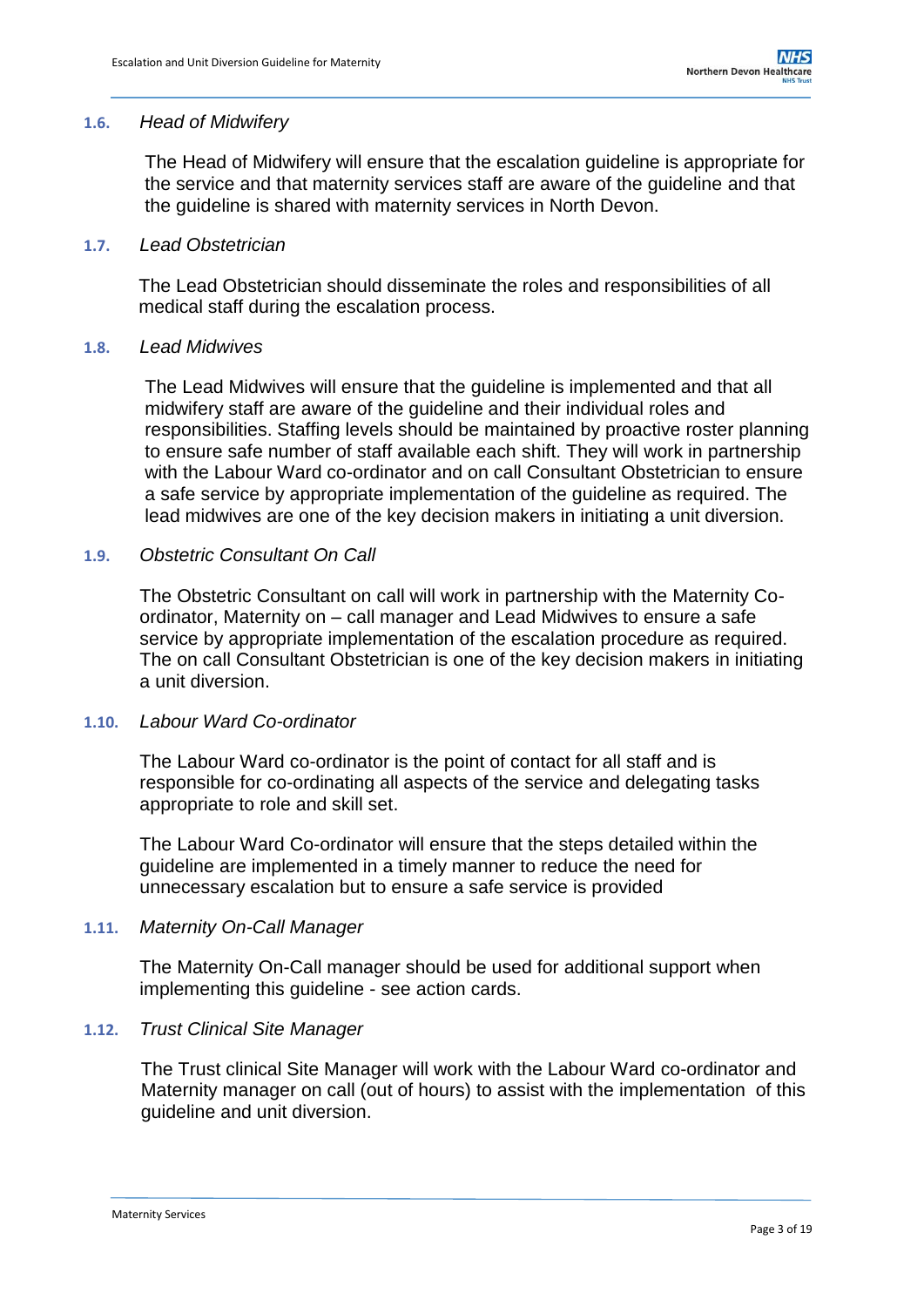### **1.13.** *Maternity Clinical Risk Manager*

The Maternity Clinical Risk Manager will ensure there is a robust process in place for learning from incidents relating to implementation of the escalation guideline.

# <span id="page-3-0"></span>**2. Maternity Escalation Plan**

- **2.1.** The Labour Ward Co-ordinator will be responsible for monitoring and recording activity and staffing throughout each shift and escalating as per action cards and identifying status (green, amber, red, black).
- **2.2.** The status of the maternity unit will be reviewed by the multidisciplinary team at each handover according to acuity of current and elective workload, and any staffing shortages.
- **2.3.** The Labour Ward Co-ordinator, within the wider team, will review and identify a 'status' – this will be documented on the ward board at every handover.
- **2.4.** The Labour Ward Co-ordinator will follow the relevant 'status' action cards to guide management of escalation. Please see Appendix A for more detail.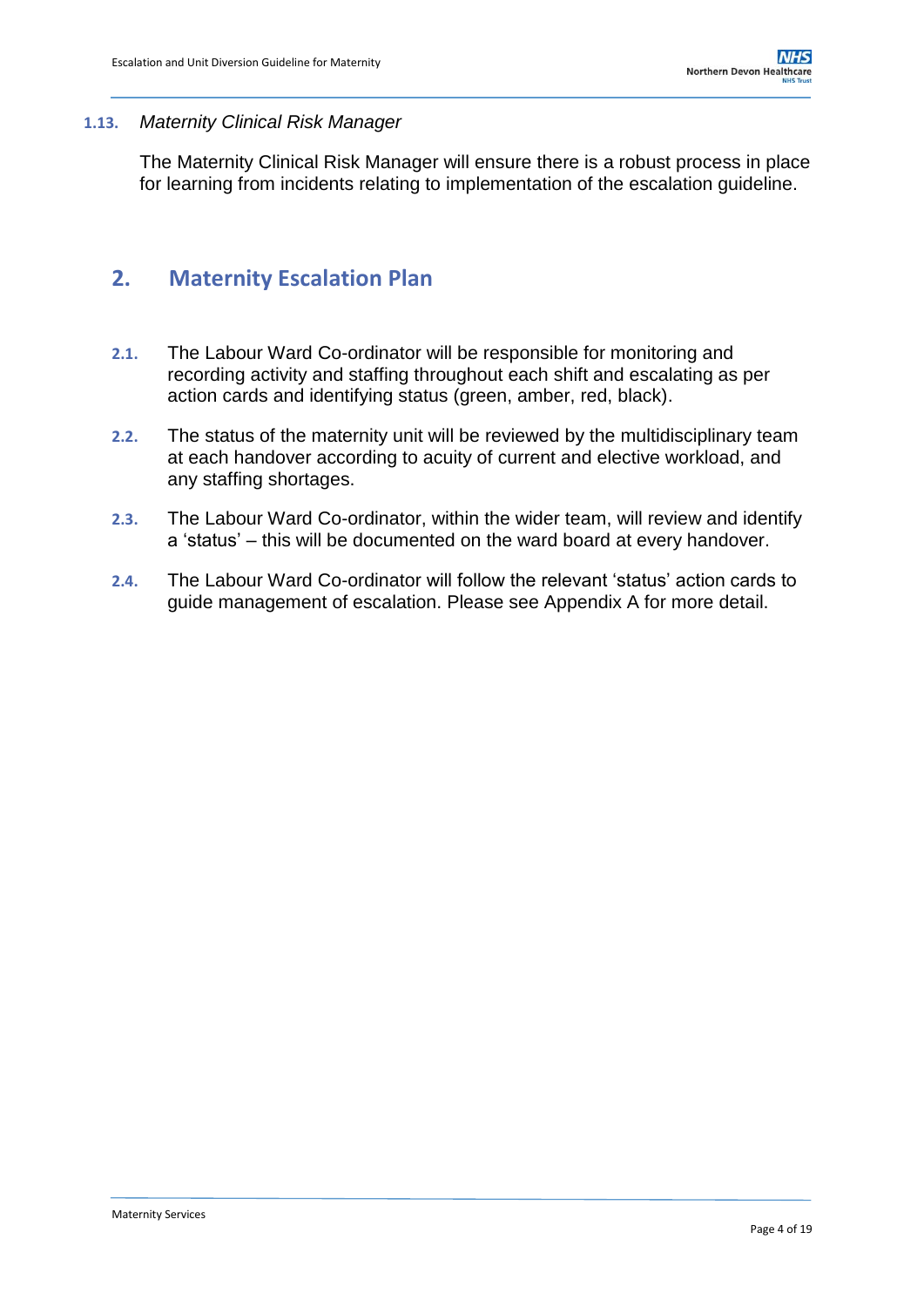# **Appendix A**

# **Action Cards**

## **GREEN STATUS**

The maternity service has appropriate staffing/ skill mix levels.

Available beds on Delivery Suite / Midwifery led unit >2

Available beds on both antenatal/postnatal wards >3 after all patients admitted/ discharged

- Elective workload facilitated
- Home birth service facilitated



## **GREEN ACTION CARD**

The maternity co-ordinator will:

- Review the current and elective workload including staffing and skill mix at the beginning of each shift.
- Review on-going acuity as this changes (i.e. admission to CDS)
- Review Bassett bed state and identify potential discharges.
- Be responsible for ensuring staffing levels are checked on a shift by shift basis and taking action to fill any identified gaps over the next 24-48 hours
- At end of shift handing over of bleep, to discuss formally with oncoming Coordinator to inform them of all current activity and staffing for next 24hours, using Maternity Co-ordinators log activity assessment tool.

**If the situation escalates to AMBER status, start AMBER ACTION CARD**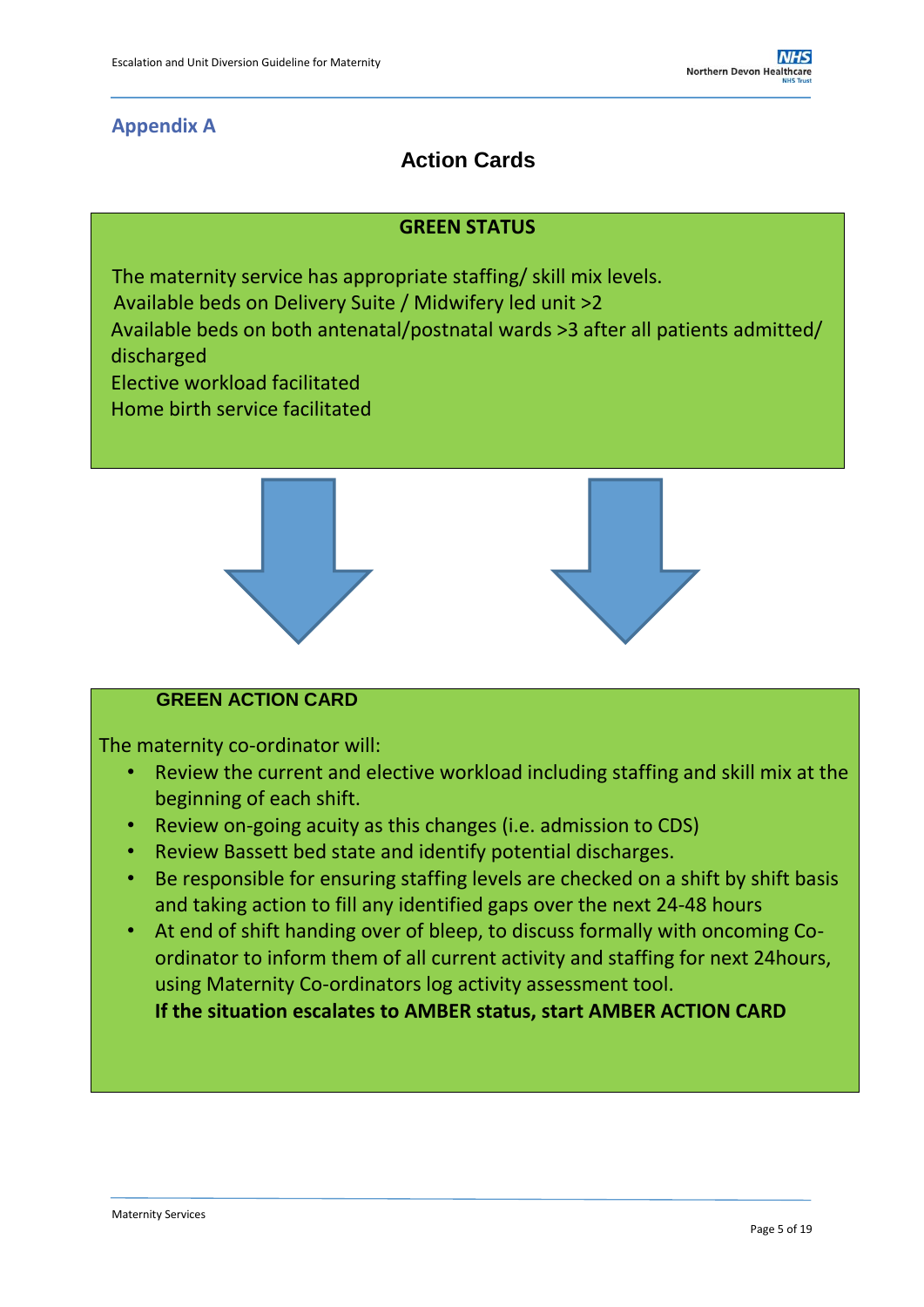## **AMBER STATUS**

The maternity service is at the upper limits of capacity for activity or there is suboptimal staffing (skill mix or numbers) for the activity.

• <2 beds on Delivery Suite with pending admissions. No discharges expected within next hour. • Bed Capacity on ward <2 after all patients admitted. With no pending discharges within next two hours.

• Workload unmanageable with staffing on Delivery suite, Elective activity is at risk.

• Unable to admit any women waiting augmentation / and continuation of induction process within 24 hours.

 **COMMENCE AMBER ACTION CARD**

## **AMBER ACTION CARD**

#### The Labour ward Co-ordinator will:

- **Complete Acuity and staffing log Appendix A**
- Review Staffing across maternity services (Bassett, DAU, Community, Caroline Thorpe, SCBU) including staff on management days and redeploy staff where needed (PDM, Risk manager midwife, complex care midwife, infant feeding co-ordinator).
- Contact staffing matron bleep 632 to notifty of risk- Can an RN/ HCA be redeployed to Bassett to allow movement of a midwife to Labour ward (if required).
- Utilise NHSP, overtime or Agency.
- If there is no further movement of midwifery staffing and 1: 1 care cannot be provided for women requesting epidural or pool delivery, the Delivery Suite Coordinator to call the On Call Maternity Manager to escalate the situation (Or Lead midwife inpatients if 9-5) .
- Consider moving low risk women being cared for on delivery suite to Bassett/ DAU (out of hours) if appropriate and if beds on Bassett allow.
- Utilise multi-professional team to complete tasks that will allow ward transfer or discharge of healthy/stable women and babies (NIPE's/ TTA's)
- Consider other appropriate areas for care according to clinical picture (Community Hubs)
- Women awaiting admission to delivery suite (IOL / ELCS / Augmentation/ Monofer / ECV) to be prioritised with Obstetrician following risk assessment according to clinical need.
- In collaboration with the neonatal and obstetric consultant, review all antenatal women who are at risk of preterm labour, or at risk of admission to the neonatal unit and consider in utero transfer to another unit.
- Planning for subsequent shifts- continuous review of staffing for next shifts.
- When the neonatal unit is closed, review the maternity threshold for diversion.
- **Review the situation at least every 2 hours**

**If the all actions are exhausted and the situation escalates to RED status- move onto RED ACTION CARD**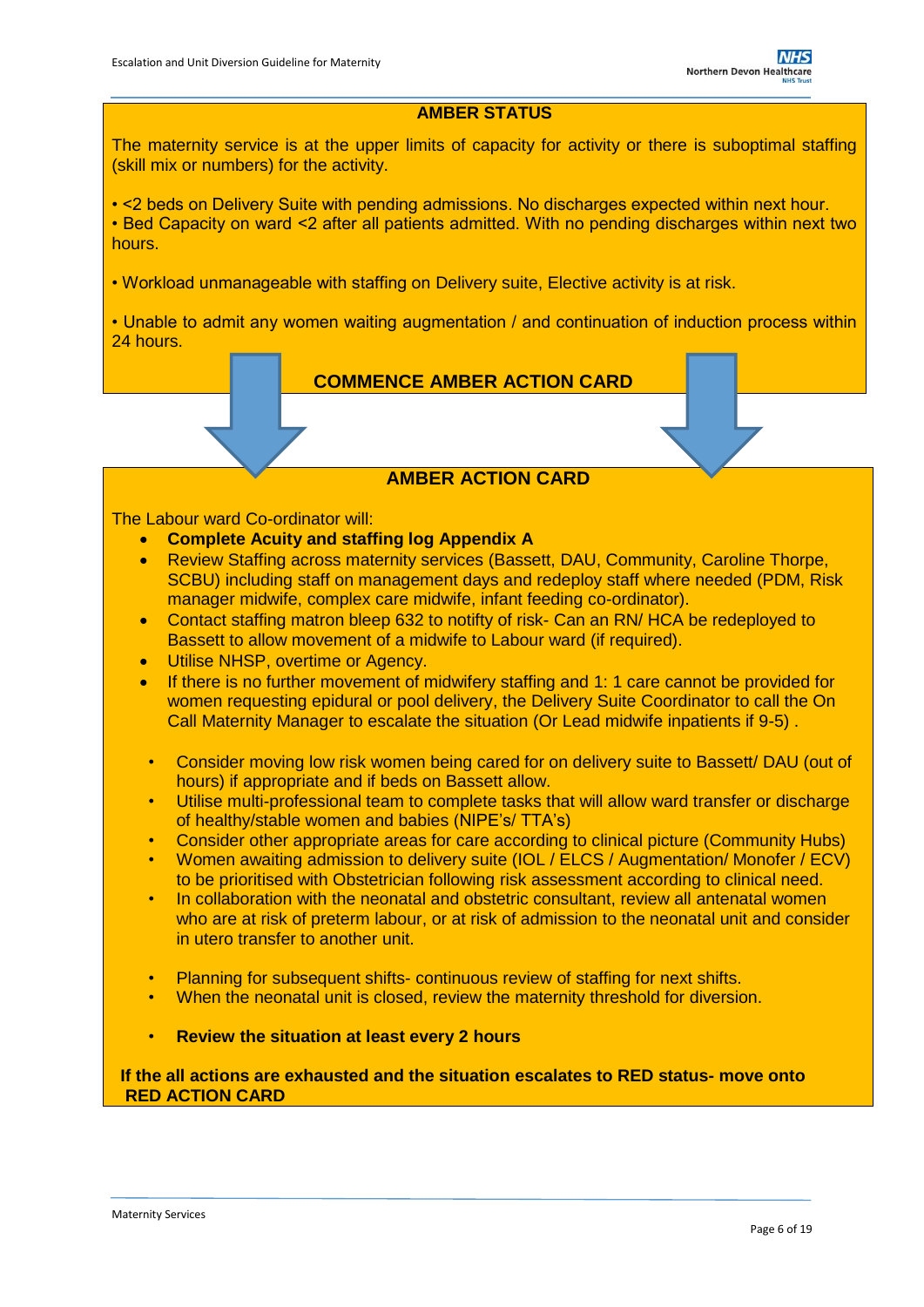## **RED STATUS**

There is a significant shortage of staffing

- No beds on delivery suite and none likely to become available in next 2 hours
- No beds available for admissions on wards with any possibility of any further discharges
- No epidural service or pool births due to the inability to provide 1:1 care
- Delivery Suite Co-ordinator not supernumerary.
- Maternity Manager on call should be called in to assist

## **RED ACTION CARD**

Labour ward Coordinator/ on call Maternity manager will:

• Contact Clinical Site Manager (#500) and Staffing matron (#632 mon-fri 9-5) - inform of situation, request nursing staff to care for HDU women.

• Consider if out of Hours opening of DAU /recovery area in maternity theatre, so one midwife and a maternity care assistant can care for 3, Level 2 postnatal women (if acuity problem Bassett ward).

• Nominated personnel to call local midwifery staff at home to assist.

• Bleep Clinical site manager to put additional bed into bay 5+6 on Bassett ward

• Request provision of beds elsewhere in Trust for some women with certain conditions- for example hyperemesis on KGV.

• Consider with obstetrician rescheduling elective LSCS, non-urgent planned inductions and augmentations of labour.

If women who are inpatients are to be transferred to another hospital, the Senior Midwife in consultation with the On Call Consultant Obstetrician must make the decision taking into account the distance to the receiving hospital.

• Notify and liaise with on call Obstetric consultant and on call Maternity Manager, Lead Midwives and Head of Midwifery. Complete Escalation Action Log Appendix B

**If ongoing support is required and escalation to Unit diversion is now appropriate, move to BLACK Action Card**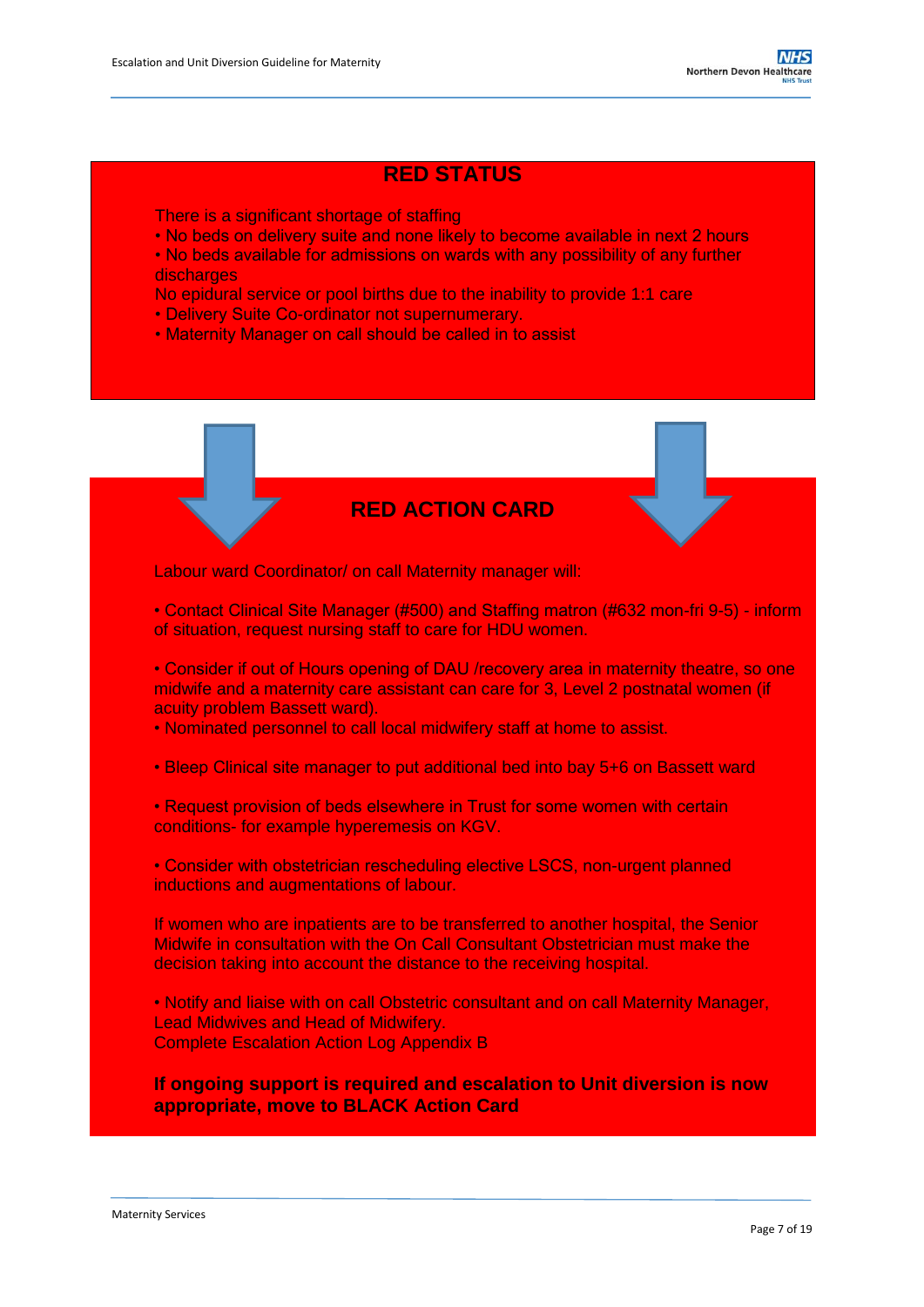### **BLACK STATUS – MAJOR INCIDENT**

The maternity service is on divert.

- All midwives committed to delivery care
- No capacity on Bassett
- No beds available on delivery suite
- Suspending Homebirth service
- IOL and elective CS cancelled
- Augmentation delayed

## TRIAGE ACTION CARD

- <span id="page-7-0"></span>Ensure all midwives receiving calls are informed that the unit is on 'Divert.'
- Complete SBAR telephone triage sheet for each woman ringing labour ward.
- Each call will be discussed and risk assessed according to clinical picture with aid of the hospital notes, with the multidisciplinary team (Senior Obstetrician/ Senior midwife); and either immediately diverted or assessed in a designated clinical space (Petter, recovery).
- Inform the women that they will receive a phone call back within 30 minutes after discussion with the multidisciplinary team and advise them that if their situation changes or if they have not heard back within 30 minutes to call again.
- Women immediately diverted should be informed and the accepting Unit called with SBAR handover.
- Women that are assessed and not suitable for transfer will be reviewed by the consultant Obstetrician and re prioritised according to other workload- this will be re-escalated to the Senior team (Lead midwives, HOM)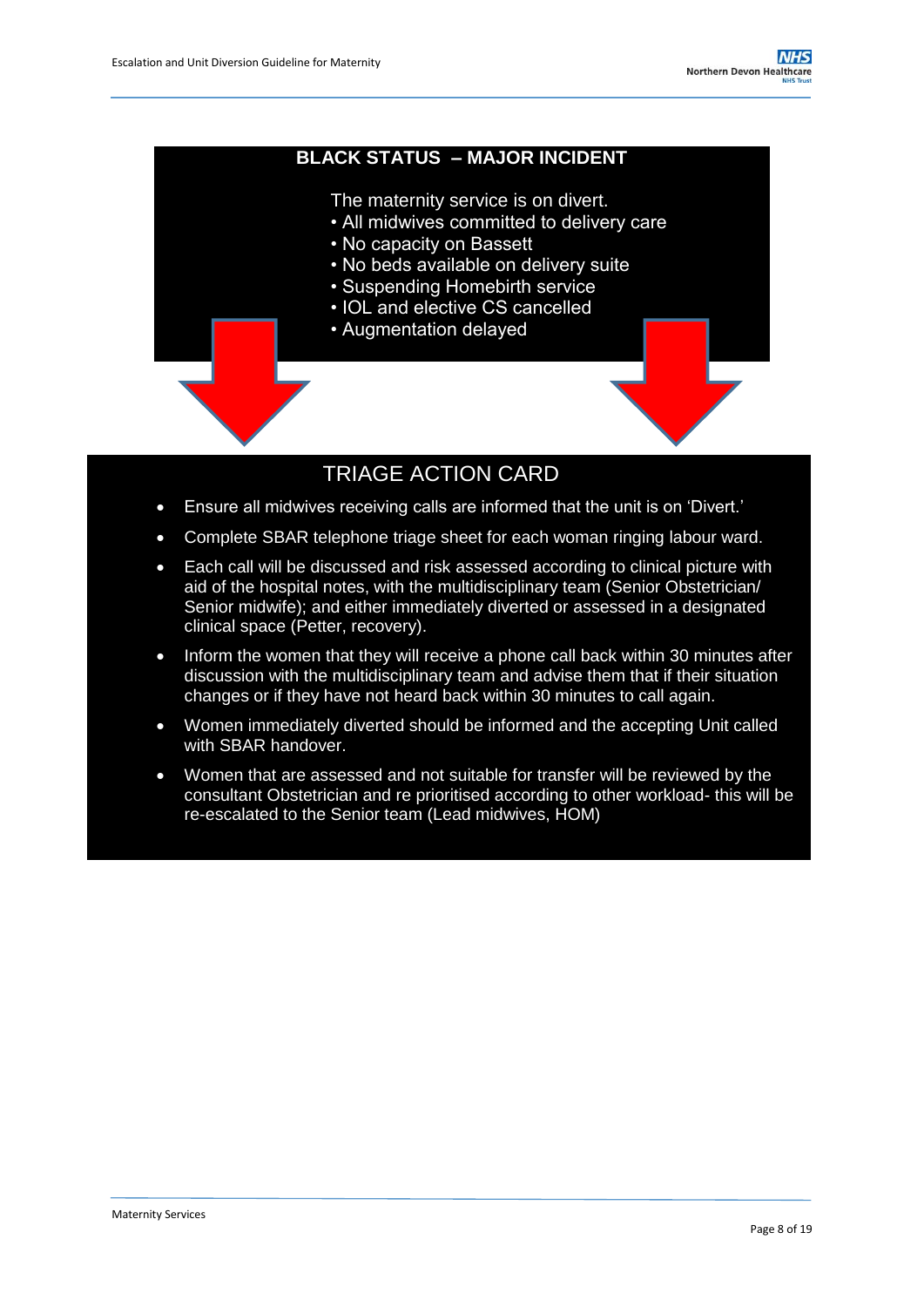## **BLACK ACTION CARD –Unit Diversion**

- Lead midwives, Head of Midwifery, together with Consultant Obstetrician, Clinical Site Manager, Labour ward co-ordinator and on call Maternity Manager to consult on implementing unit diversion.
- Clinical Site Manager (#500) to notify Duty Manager and the need to start procedure for Unit Diversion. If unable to make contact with the Duty manager within 30 minutes – implement the protocol for diversion and advise the Trust Executive on-call via switchboard.
- Situation discussed with Executive on call via Duty manager/ Clinical site manager
- Nominated Senior personnel to contact neighbouring maternity units to ascertain which units are able to accept- Complete Maternity Unit Diversion Log Appendix C
- If no other nearby maternity unit is able to accept women as they too have capacity, staffing or other issues document on the Diversion Log and escalate again to Lead midwives/ Head of midwifery.
- Nominated personnel to call South West Ambulance Service to Divert any emergency admissions to the nearest accepting unit.
- Nominated Senior personnel to Inform switchboard, A+ E, SCBU nurses and On call Padiatric team, Gynae ward, comms officer
- Complete the activity assessment form within the co-ordinators log 2 hourly until unit diversion can be stood down.

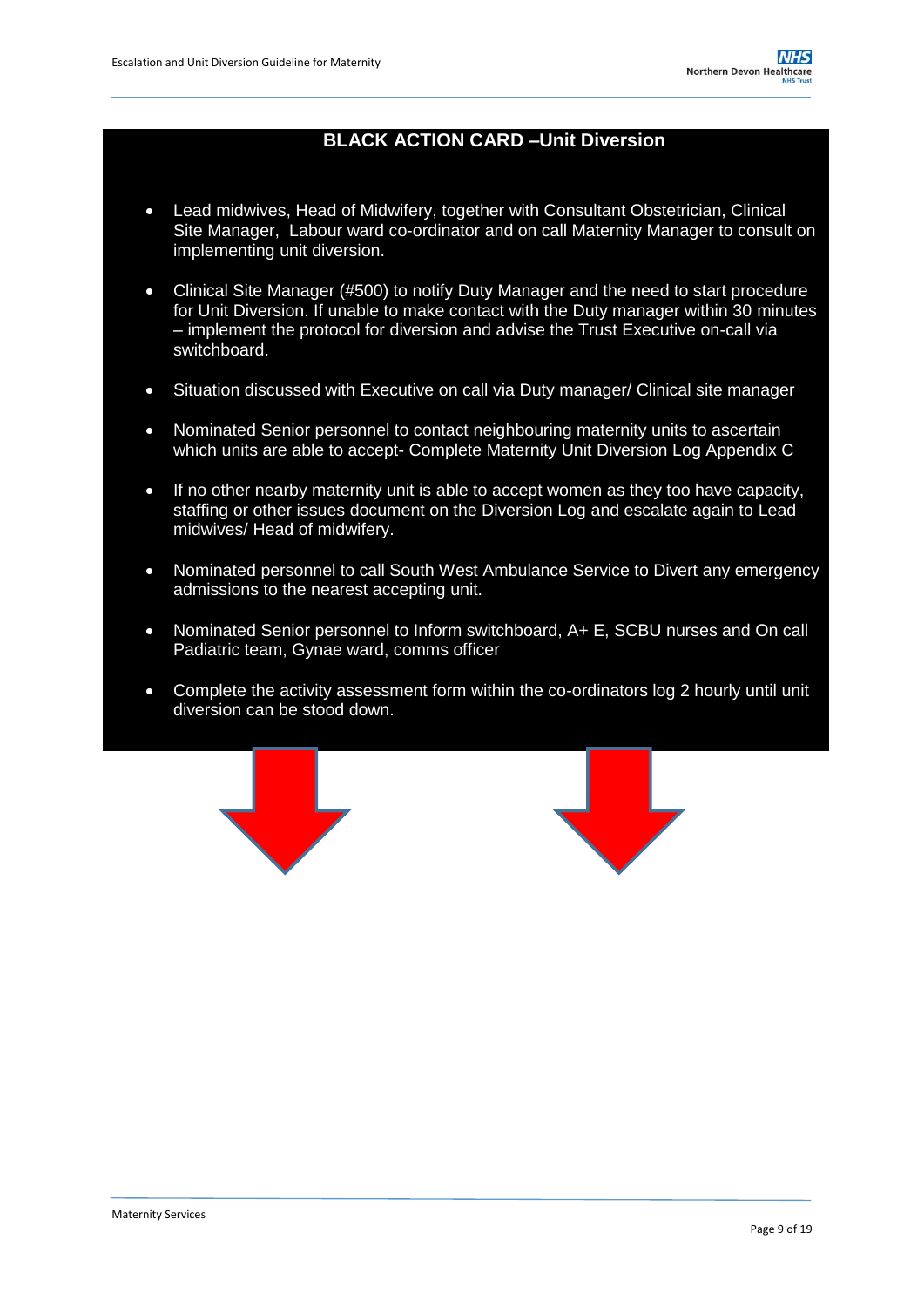# **Appendix B**

# **Escalation Contact Record**

| Date of implementation        |                                 |  |
|-------------------------------|---------------------------------|--|
| Time of implementation        |                                 |  |
| <b>Person completing form</b> |                                 |  |
|                               | Staffing<br>(medical/midwifery) |  |
| <b>Reason for protocol</b>    | Inappropriate skill mix         |  |
| implementation                | Acuity                          |  |
|                               | Major incident                  |  |

| <b>Action</b>                              | <b>Person</b><br><b>Completing</b> | <b>Time</b><br>contacted | <b>Action/ outcome</b> |
|--------------------------------------------|------------------------------------|--------------------------|------------------------|
|                                            | <b>Action</b>                      |                          |                        |
| Call On Call<br>consultant obstetrician    |                                    |                          |                        |
|                                            |                                    |                          |                        |
| Call On call Maternity                     |                                    |                          |                        |
| manager                                    |                                    |                          |                        |
|                                            |                                    |                          |                        |
| <b>Call Lead Midwives</b>                  |                                    |                          |                        |
|                                            |                                    |                          |                        |
| Call Head of Midwifery<br>Call             |                                    |                          |                        |
| Clinical site manager                      |                                    |                          |                        |
| #500                                       |                                    |                          |                        |
|                                            |                                    |                          |                        |
| Inform Duty manager                        |                                    |                          |                        |
| (H065)                                     |                                    |                          |                        |
|                                            |                                    |                          |                        |
| <b>Inform Trust on call</b>                |                                    |                          |                        |
| Executive director-                        |                                    |                          |                        |
| decision for Divert                        |                                    |                          |                        |
| <b>Call South West</b>                     |                                    |                          |                        |
| <b>Ambulance Service</b>                   |                                    |                          |                        |
| for Divert                                 |                                    |                          |                        |
|                                            |                                    |                          |                        |
| Other Depts. informed<br>if Unit Diversion | $A+E$ $\square$                    |                          |                        |
|                                            | <b>SCBU</b> □                      |                          |                        |
|                                            | Switchboard $\square$              |                          |                        |
|                                            | Gynae $\square$                    |                          |                        |
|                                            | Comms team $\Box$                  |                          |                        |
|                                            |                                    |                          |                        |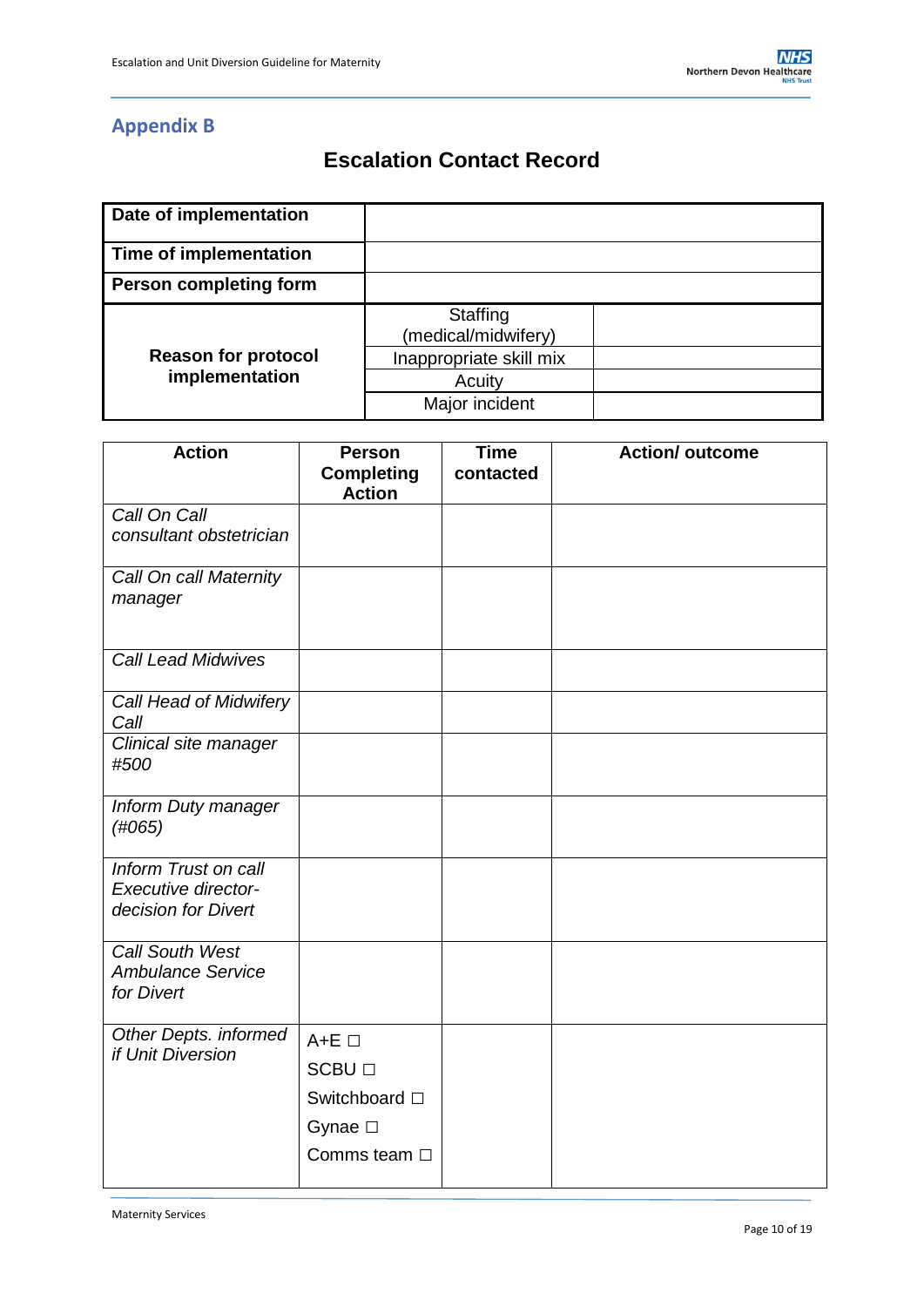# **Appendix C**

# **Acuity and Staffing Log**

<span id="page-10-0"></span>

| <b>Staffing</b>                                            |  |                     |  |  |
|------------------------------------------------------------|--|---------------------|--|--|
| <b>Midwives</b><br>Labour<br>ward $(4+1)$<br>co-ordinator) |  | <b>Skill</b><br>mix |  |  |
| <b>Midwives</b><br><b>Bassett (2)</b>                      |  | <b>Skill</b><br>mix |  |  |
| MCA's (1<br>LW, 1 Bass)                                    |  |                     |  |  |
| <b>Obstetric</b><br><b>Anaesthetic</b>                     |  |                     |  |  |
| <b>Paediatric</b><br><b>SCBU</b>                           |  |                     |  |  |

| <b>Acuity</b>                      |                         |                        |  |  |  |
|------------------------------------|-------------------------|------------------------|--|--|--|
| Labour ward                        | <b>Clinical Details</b> | Risk Green/ Amber/ Red |  |  |  |
| <b>Bereavement</b><br><b>Suite</b> |                         |                        |  |  |  |
| Suite 2                            |                         |                        |  |  |  |
| Suite 3                            |                         |                        |  |  |  |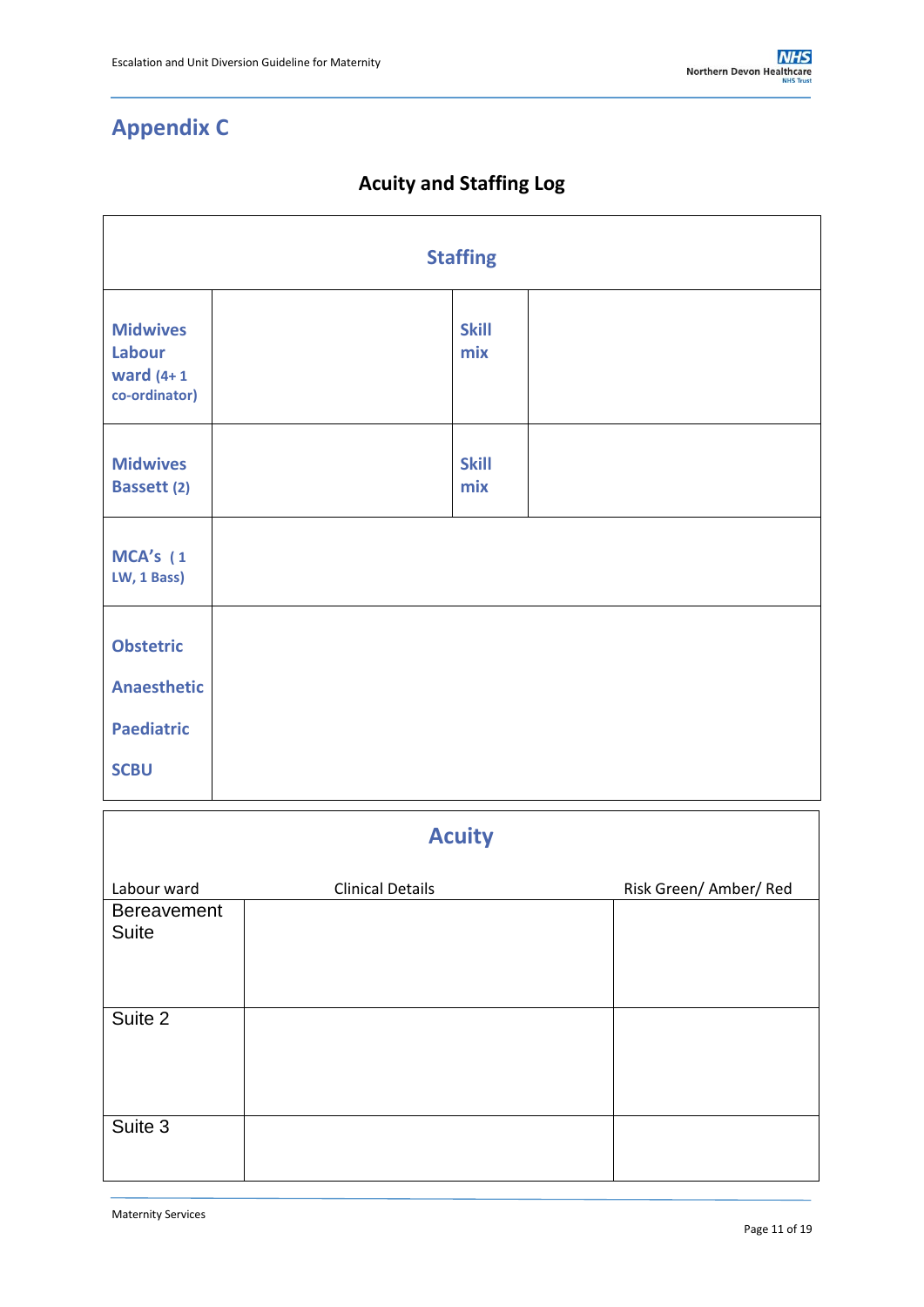| Suite 4                                                           |       |
|-------------------------------------------------------------------|-------|
| Suite 5                                                           |       |
| Suite 6                                                           |       |
| Elective<br>workload                                              |       |
| Theatre 8                                                         |       |
| <b>Bassett</b><br>number of<br>Antenatal<br>women                 |       |
| <b>Bassett</b><br>Number of<br>Postnatal<br>women                 |       |
| <b>Bassett</b><br>Number of<br>Babies and<br>transitional<br>care |       |
| <b>SCBU</b> number<br>of babies                                   | HD/SC |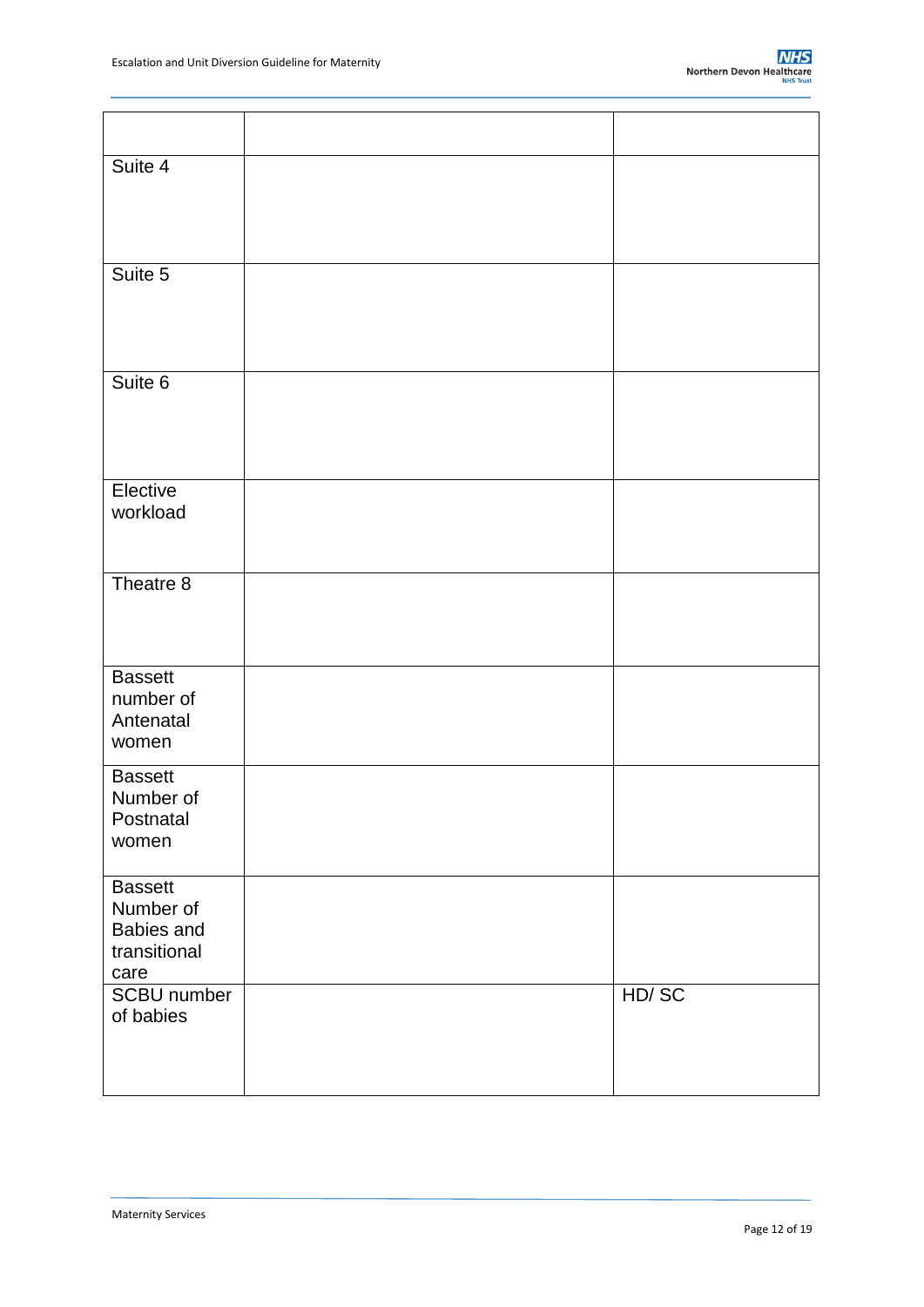# **Appendix D**

# **Maternity Unit Diversion Log**

| <b>Unit contacted</b>                                                                                              | <b>Labour ward</b> |      | NICU/SCBU (If req.) |      |
|--------------------------------------------------------------------------------------------------------------------|--------------------|------|---------------------|------|
|                                                                                                                    |                    | Time |                     | Time |
| <b>RD&amp;E Exeter</b><br><b>Barrack Rd, Exeter</b><br><b>EX2 5DW</b>                                              | Accepted           |      | Accepted            |      |
| (53.4m/ 1h 8 min)                                                                                                  | Declined           |      | Declined            |      |
| (01392 406675) (01392 406651)<br><b>Musgrove Park Taunton</b><br>Parkfield Dr, Taunton TA1 5DA<br>(50.5m/1h 8 min) | Accepted           |      | Accepted            |      |
| (01823 342059)                                                                                                     | <b>Declined</b>    |      | <b>Declined</b>     |      |
| Derriford- Plymouth<br>Derriford Rd, PL6 8DH<br>(59/97m-1h 47/2h 07)                                               | Accepted           |      | Accepted            |      |
| 01752 763610                                                                                                       | Declined           |      | Declined            |      |
| <b>Torbay</b><br>(72.6m/ 1h 45min)<br>(01803 654631 / 654641)                                                      | Accepted           |      | Accepted            |      |
|                                                                                                                    | <b>Declined</b>    |      | Declined            |      |

| In Utero Preterm Transfers                                                                          |                                                                         |  |  |  |  |
|-----------------------------------------------------------------------------------------------------|-------------------------------------------------------------------------|--|--|--|--|
| <b>RD&amp; Exeter</b>                                                                               | All mothers at risk of delivering before 27 weeks (26 weeks 6 days) to  |  |  |  |  |
|                                                                                                     | be transferred to Network NICU - Derriford                              |  |  |  |  |
| <b>Treliske</b>                                                                                     | All mothers at risk of delivering before 27 weeks (26 weeks 6 days) to  |  |  |  |  |
|                                                                                                     | be transferred to Network NICU - Derriford                              |  |  |  |  |
| Torbay                                                                                              | All mothers at risk of delivering singleton babies before 30 weeks (29  |  |  |  |  |
|                                                                                                     | weeks 6 days) and twins under 32 weeks (31 weeks 6 days) to be          |  |  |  |  |
|                                                                                                     | transferred to either a Local Neonatal Unit - Exeter or Treliske or     |  |  |  |  |
|                                                                                                     | the Network NICU - Derriford                                            |  |  |  |  |
| North Devon                                                                                         | All mothers at risk of delivering singleton babies before 32 weeks (31) |  |  |  |  |
|                                                                                                     | weeks 6 days) and twins under 32 weeks (32 weeks 0 days) to be          |  |  |  |  |
| transferred to either a Local Neonatal Unit - Exeter or Treliske or<br>the Network NICU - Derriford |                                                                         |  |  |  |  |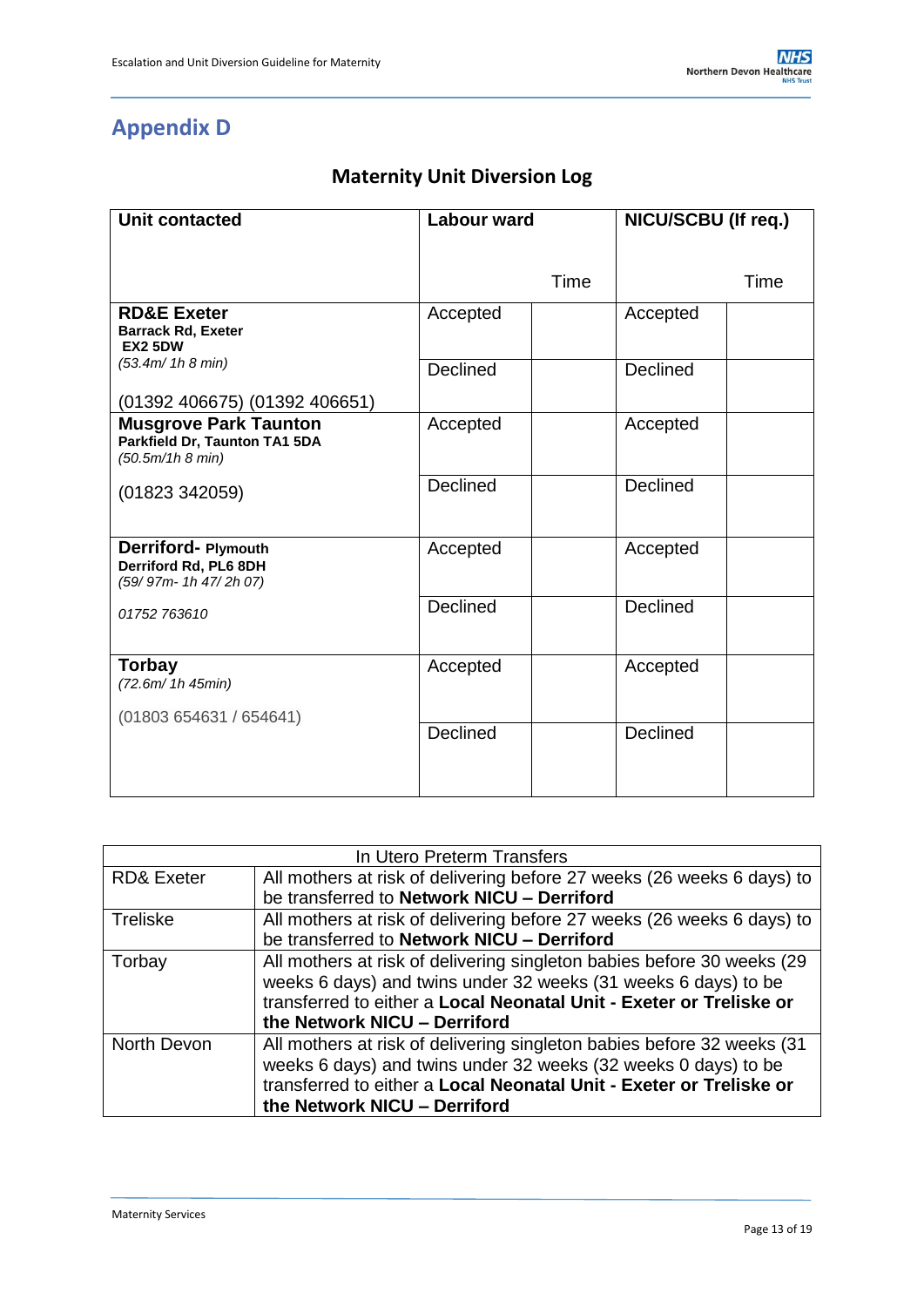# **Appendix E**

| Follow up                            | Delivered<br>Pregnant/<br>Inpatient/<br>PN admission                                                                                     |  |  |  |
|--------------------------------------|------------------------------------------------------------------------------------------------------------------------------------------|--|--|--|
| Outcome                              | assessment<br>Assessed &<br>Assessed &<br>Assessed &<br>Diverted no<br>sent home<br>admitted<br>diverted<br>4<br>÷<br>$\mathbf{v}$<br>က် |  |  |  |
| Risk category Action/ Advice         | (Needs assessment/<br>diverted/admit)                                                                                                    |  |  |  |
|                                      | Red/amber/<br>green                                                                                                                      |  |  |  |
| Brief reason<br>for call (See        | telephone<br>SBAR<br>attached)                                                                                                           |  |  |  |
| $\overline{\overline{a}}$<br>Time of |                                                                                                                                          |  |  |  |
| Patient<br>Details(sticker)          |                                                                                                                                          |  |  |  |

# **Record of Mothers Triaged for Diversion When Maternity Unit closed**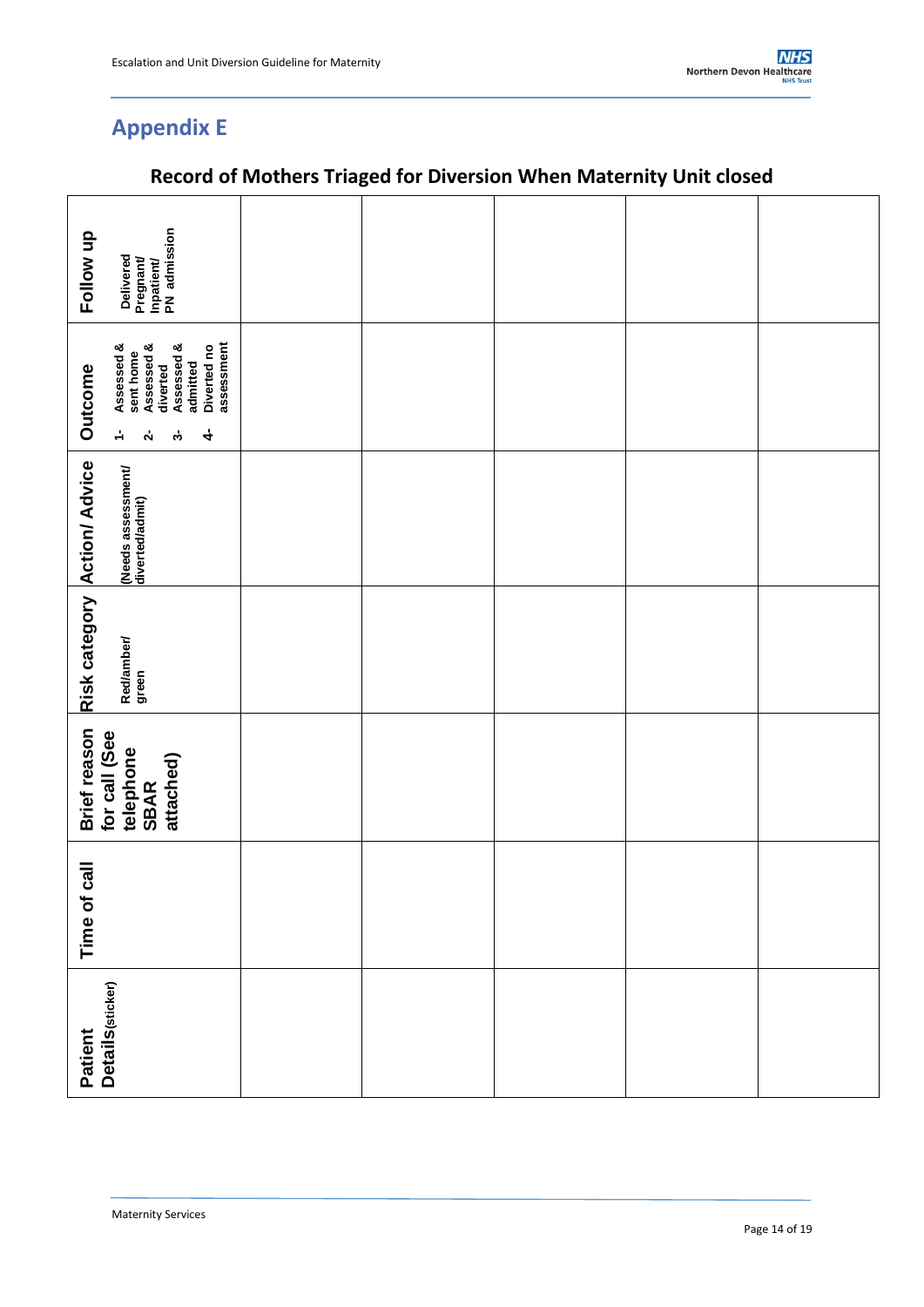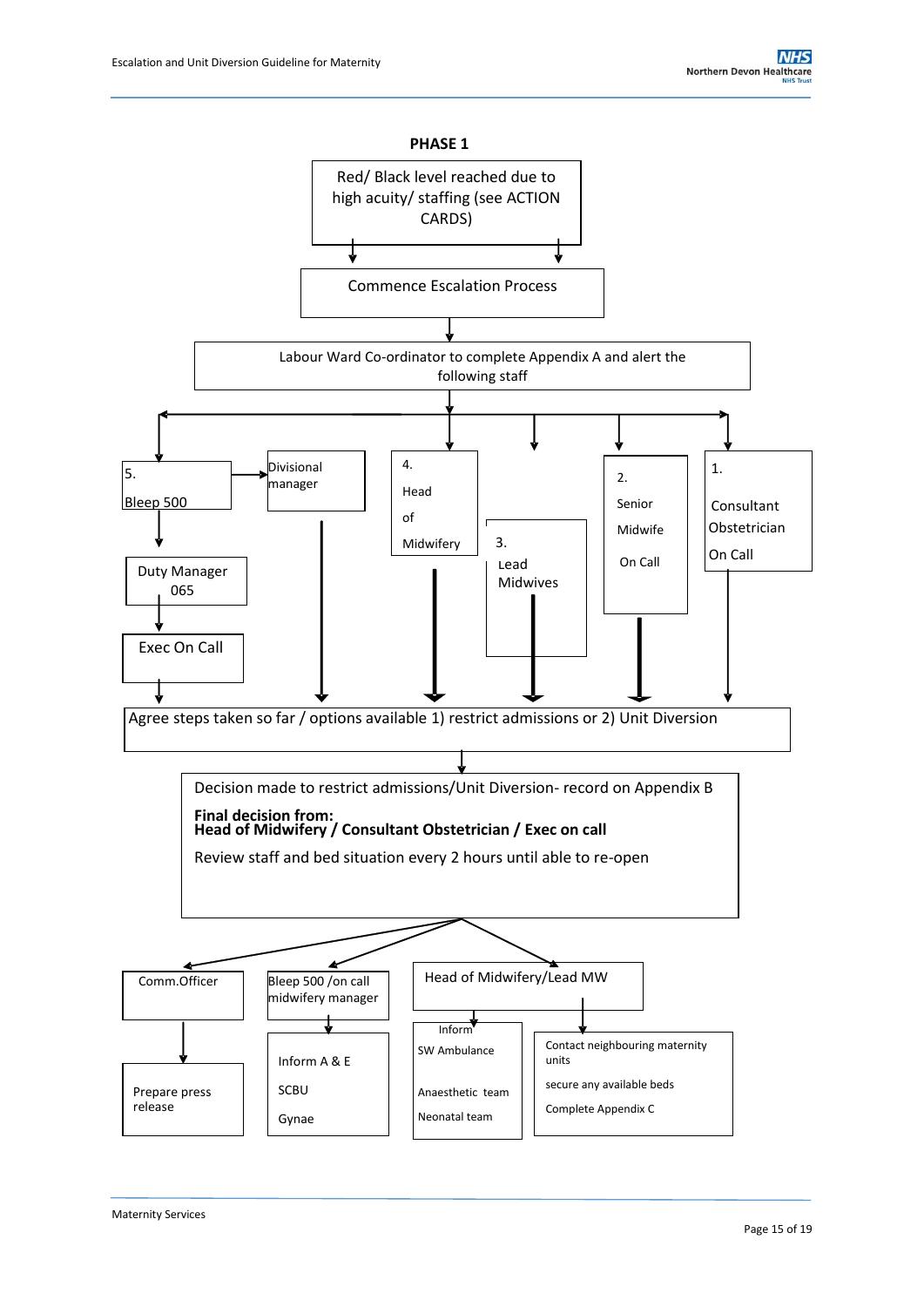#### **PHASE 2**

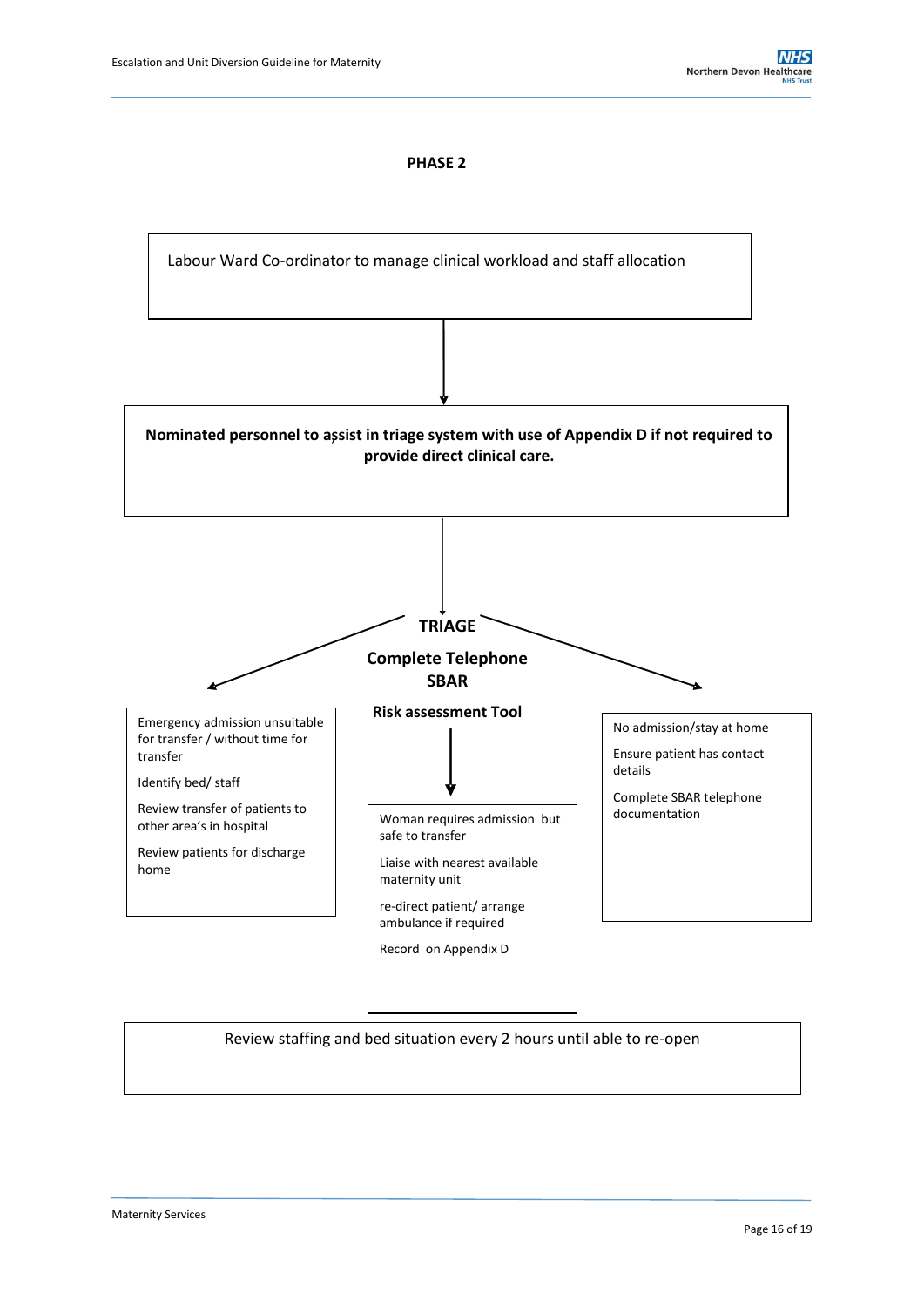#### **PHASE 3**



Head of Midwifery / Consultant Obstetrician

Complete all paperwork relating to the closure

Complete Datix Incident Report

Provide debrief for all staff involved, including learning and future planning. .

Send letter for all women affected

- 1) Closure due to staffing shortages
- 2) Closure due to bed shortages
- 3) Closure due to unforeseen event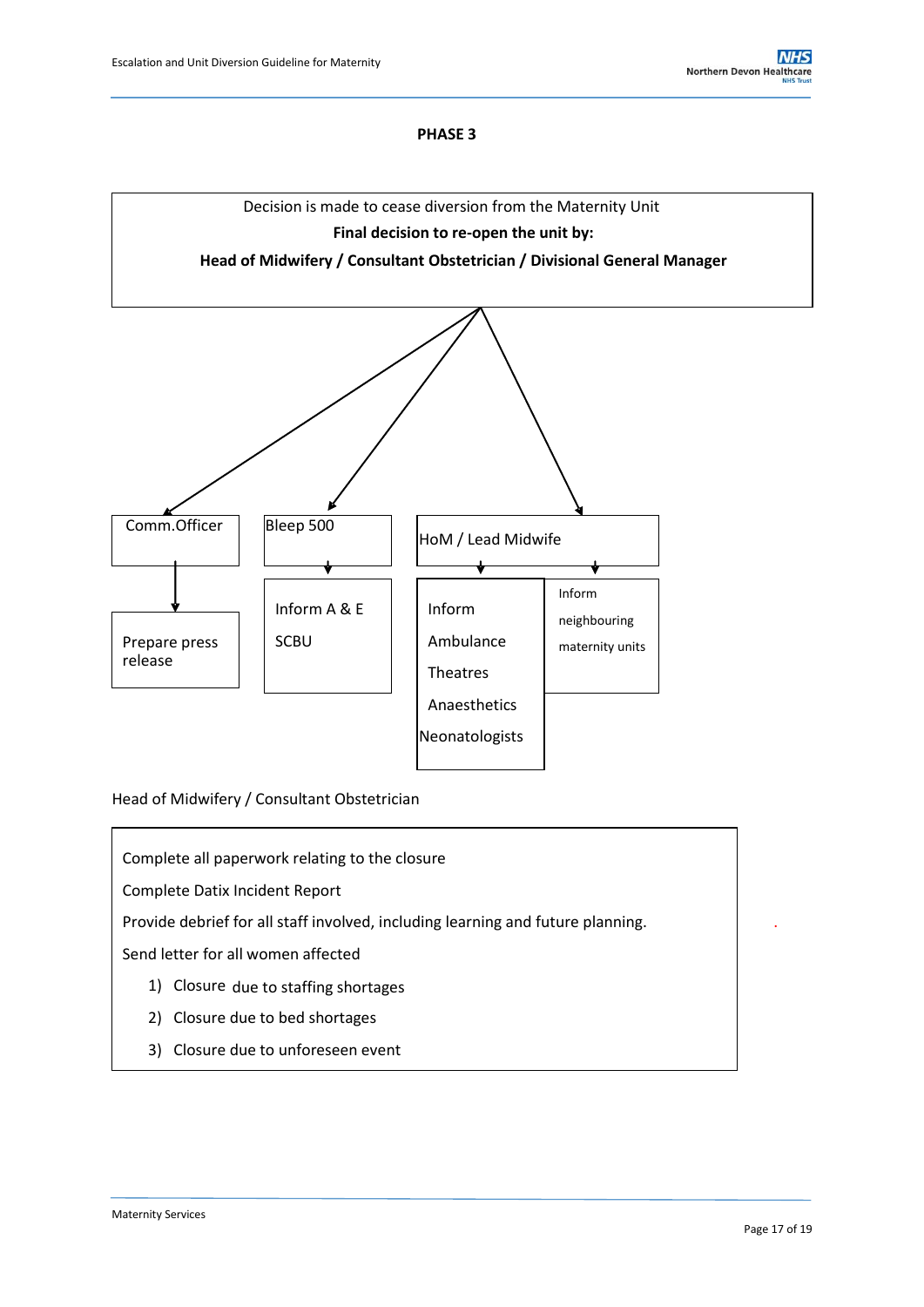## **Standing Down Unit Diversion Status**

When the factors that precipitated the Maternity Unit diversion are resolved the above process is reversed. A designated personnel should ensure that the Maternity Unit reopening checklist (See Below) is completed. Send all this together with the SBAR telephone sheets with details of women who were diverted to other units, to the Head of Midwifery within 24 hours.

| Date of Re-opening                                  |                                                                                |                          |                        |
|-----------------------------------------------------|--------------------------------------------------------------------------------|--------------------------|------------------------|
| Time of re-opening                                  |                                                                                |                          |                        |
| <b>Decision to Re-open by</b>                       |                                                                                |                          |                        |
| <b>Person completing form</b>                       |                                                                                |                          |                        |
| <b>De-Escalation</b><br><b>Action</b>               | <b>Name</b>                                                                    | <b>Time</b><br>contacted | <b>Action/ outcome</b> |
| Inform On Call<br>consultant<br><b>Obstetrician</b> |                                                                                |                          |                        |
| On call Maternity<br>manager informed               |                                                                                |                          |                        |
| Clinical site manager<br>#500                       |                                                                                |                          |                        |
| <b>Inform Lead Midwives</b>                         |                                                                                |                          |                        |
| Inform Duty manager<br>(H065)                       |                                                                                |                          |                        |
| Inform Head of<br><b>Midwifery</b>                  |                                                                                |                          |                        |
| Inform Trust on call<br>Executive director          |                                                                                |                          |                        |
| <b>Call South West</b><br><b>Ambulance Service</b>  |                                                                                |                          |                        |
| Inform Other Depts.<br>informed of re-<br>opening   | <b>Bassett</b><br>$A + E$<br><b>SCBU</b><br>Switchboard<br>Gynae<br>Comms team |                          |                        |